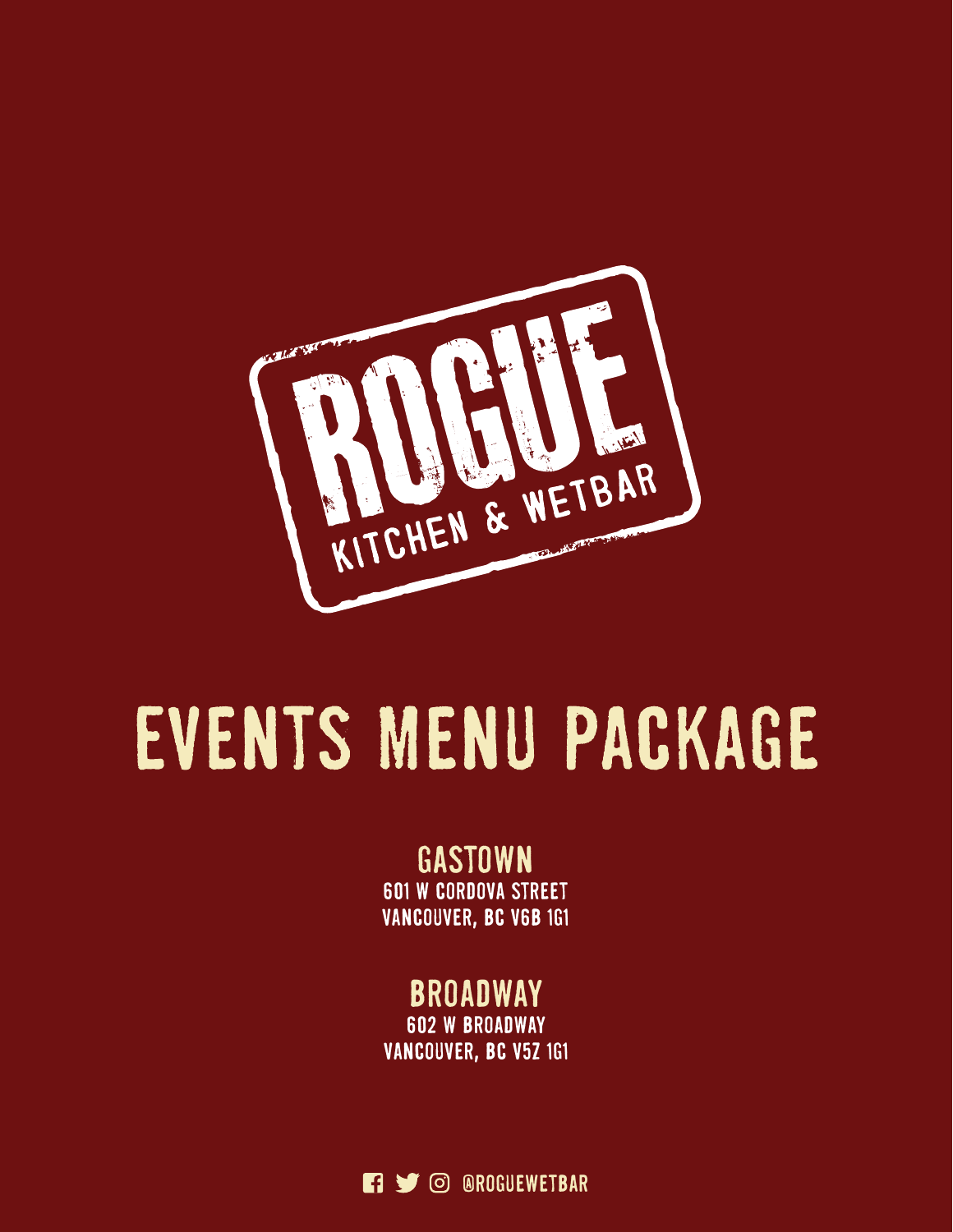# plated signature

MINIMUM 20 PEOPLE (60 MAX) \$32 LUNCH \$45 DINNER PLATED STARTER (PICK ONE) PLATED ENTRÉES (PICK TWO) PLATED DESSERT (PICK ONE)

ADD ONS: ROLLS & BUTTER (\$3 PER PERSON) COFFEE & TEA (\$3 PER PERSON)

# plated premium

MINIMUM 20 PEOPLE (60 MAX) \$40 LUNCH \$52 DINNER PLATED STARTERS (PICK TWO) PLATED ENTRÉES (PICK THREE) PLATED DESSERTS (PICK TWO)

\*INCLUDES ROLLS/BUTTER & COFFEE + TEA

*Please note that item counts are not needed in advance as orders are taken onsite.*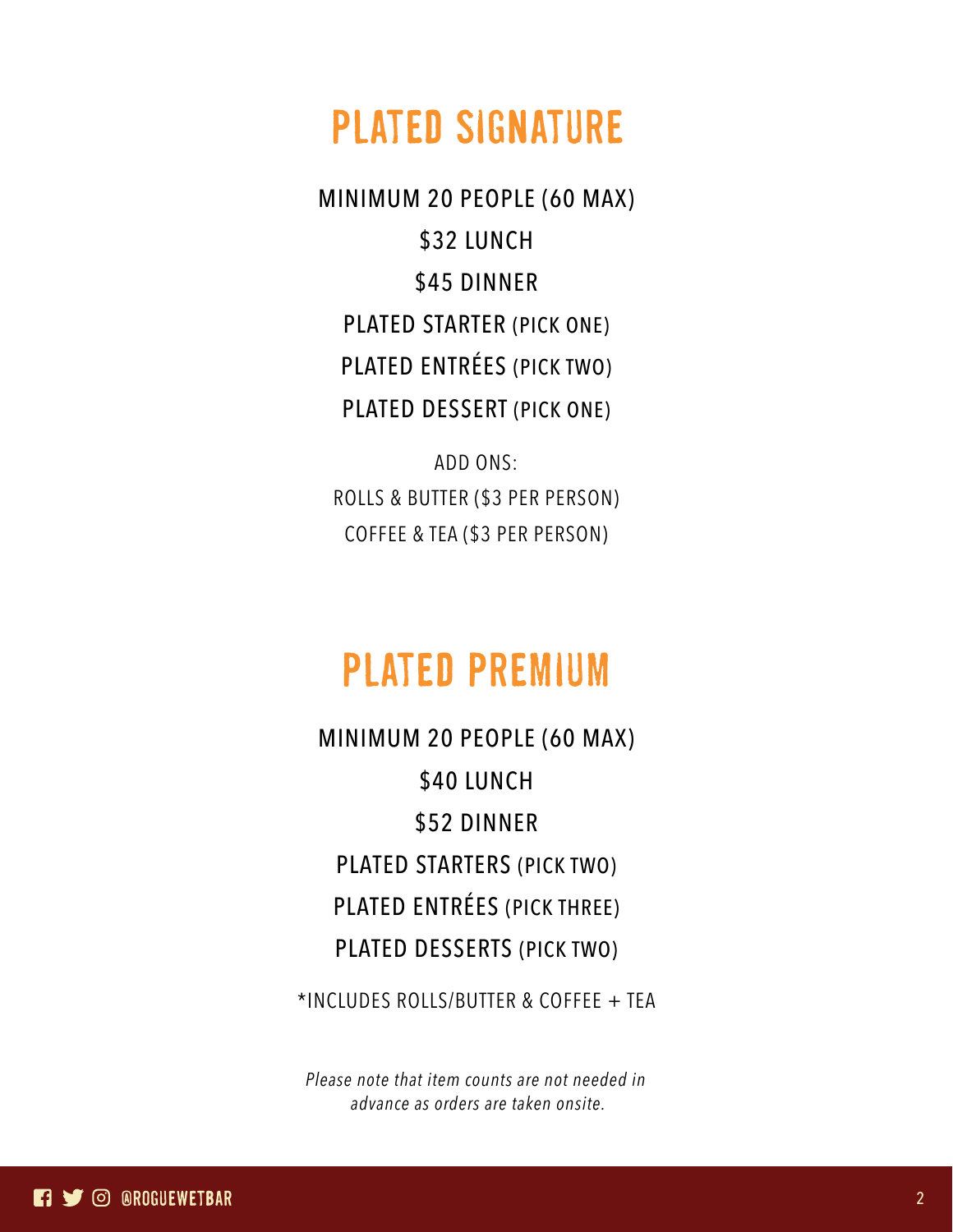# plated starter options

#### NICE LITTLE SALAD V

crisp romaine, house croutons, grape tomatoes, goat cheese, cucumber, radish, candied pecans, honey lime dressing

#### ROGUE CAESAR SALAD

crisp romaine, house croutons, fresh parmesan

#### ARUGULA & BEET SALAD V, G

baby arugula, yellow beets, red quinoa, almonds, tomato, cucumber, goat cheese, white balsamic vinaigrette

#### TOMATO BASIL SOUP V

puréed plum tomatoes, basil, fresh parmesan, house croutons

#### WEST COAST SEAFOOD CHOWDER

new england style, BC salmon, haddock, clams

# plated dessert options

#### CHOCOLATE CARAMEL SUNDAE V, G

vanilla gelato with fudge sauce, caramel, whipped cream, cherry on top

#### VEGAN LEMON TART V, G, VE

raspberry coulis, icing sugar

#### STRAWBERRY SHORTCAKE V

fresh strawberries, vanilla bean gelato, whipped cream on a fresh shortcake biscuit

# plated entrée options

#### TOFU BANG BANG V, G, VE

yellow coconut curry, mixed veg, fresh pineapple, coconut jasmine rice, shaved coconut

#### SPINACH & MASCARPONE GNOCCHI V

truffle cream sauce

#### VEGETARIAN RISOTTO V, G

caramelized vegetables, arugula salad, fresh parmesan

#### THAI PRAWN SALAD

cucumber, grape tomato, avocado, mango tossed with sui choy and udon noodles

#### GRILLED CHICKEN BREAST G

garlic mashed potatoes, root vegetables, miso chicken gravy

#### BACON-WRAPPED CHICKEN CONFIT G

creamy beurre blanc, garlic mashed potatoes, asparagus, roasted tomatoes

#### HERB CRUSTED LING COD G

glazed carrots, charred baby bok choy, coconut miso jasmine rice, yuzu beurre blanc, garlic chili oil

#### HICKORY SMOKED SALMON G

brussels sprout pilaf, cucumber dill salsa, chive cream sauce

#### CITRUS MUSTARD CRUSTED SALMON FILLET G

roasted potatoes, root vegetables, beurre blanc

#### CAB SIRLOIN G

grilled medium rare, yukon gold mashed potatoes, seasonal vegetables, peppercorn sauce

#### FILET MIGNON G

grilled medium rare, yukon gold mashed potatoes, seasonal vegetables *(\*\$10 add-on)*

#### Steak Add ons:

*Skewer of Prawns +\$5 Demi Glace +\$2*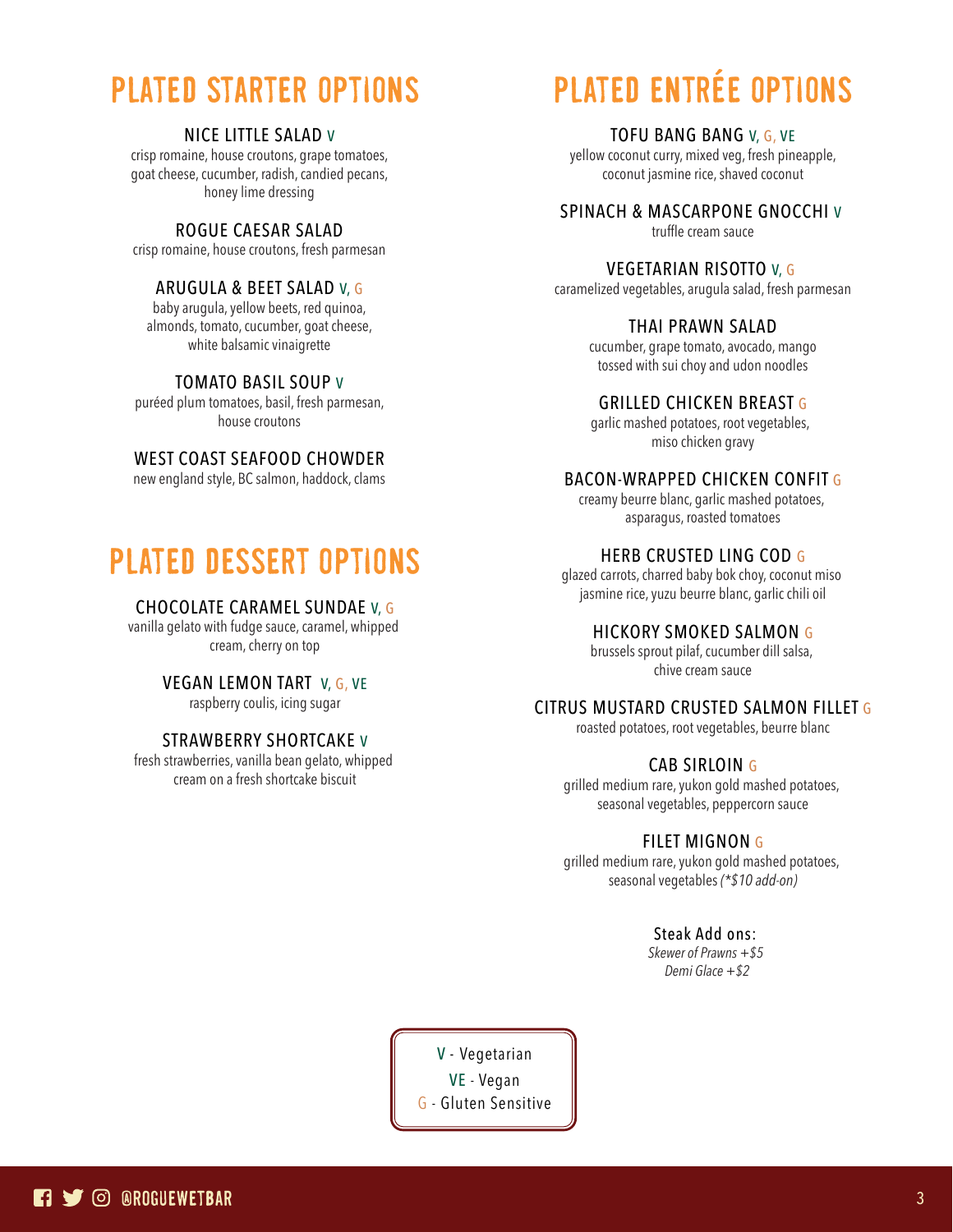# buffet signature

MINIMUM 30 PEOPLE (40 PEOPLE ON FRI/SAT) \$38 LUNCH \$50 DINNER BUFFET SALADS (PICK TWO) BUFFET SIDES (PICK TWO) BUFFET MAINS (PICK THREE) BUFFET DESSERT (PICK ONE)

> ADD ONS: ROLLS & BUTTER (\$3 PER PERSON) COFFEE & TEA (\$3 PER PERSON)

# buffet premium

MINIMUM 30 PEOPLE (40 PEOPLE ON FRI/SAT) \$45 LUNCH \$60 DINNER BUFFET SALADS (PICK TWO) BUFFET SIDES (PICK THREE) BUFFET MAINS (PICK FOUR) BUFFET DESSERT (PICK ONE)

\*INCLUDES ROLLS/BUTTER & COFFEE + TEA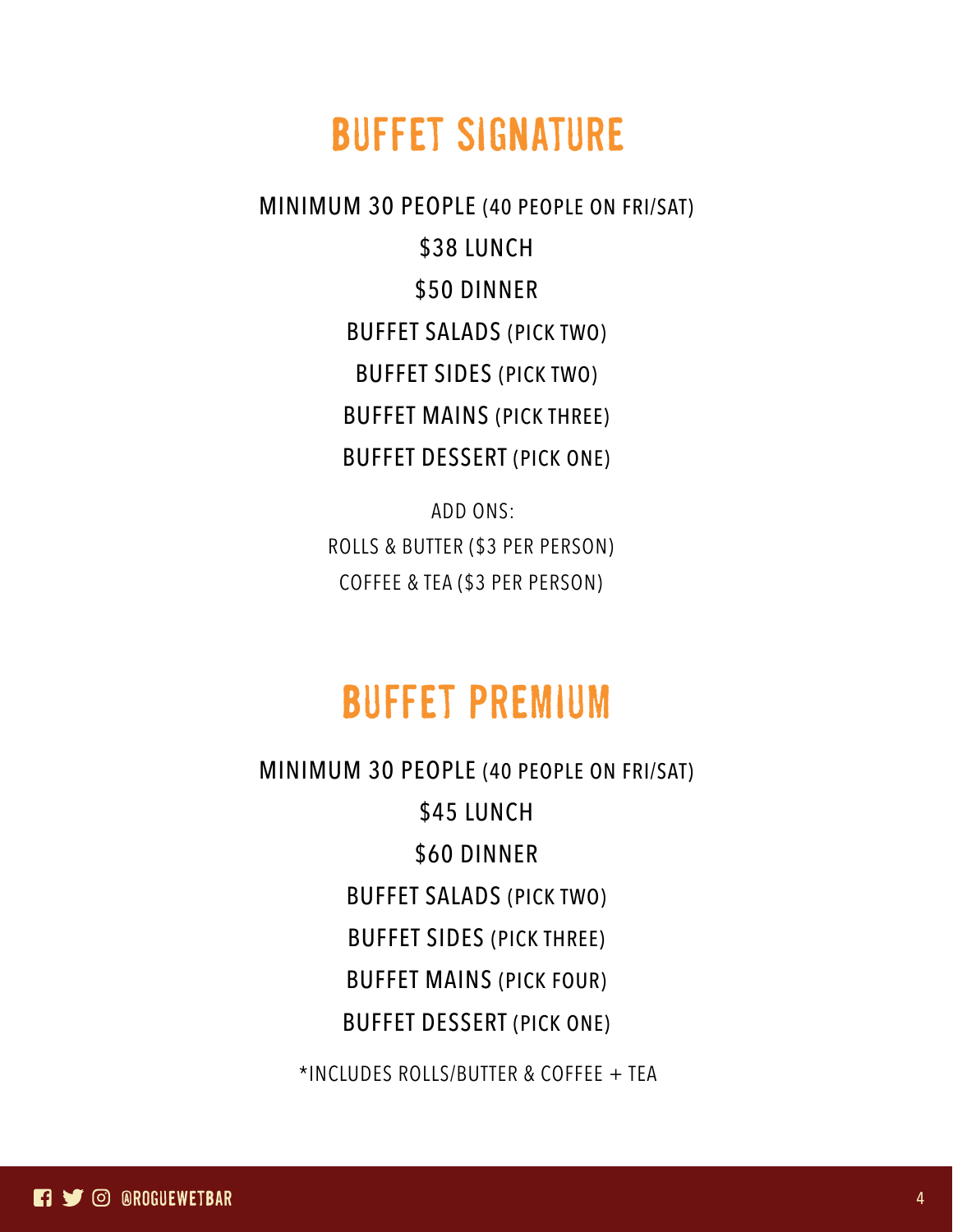# buffet salad options

MIXED GREEN SALAD V, G grape tomatoes, cucumber, goat cheese, maple citrus vinaigrette

ROGUE CAESAR SALAD crisp romaine, house croutons, fresh parmesan

BABY SPINACH SALAD V, G crumbled feta, pickled red onion, fresh strawberries, white balsamic vinaigrette

WILD RICE & COUSCOUS SALAD V, G, VE

avocado, grape tomatoes, grilled corn, white balsamic vinaigrette

### BUFFET SIDE options

RED & WHITE ROASTED BABY POTATOES V, G, VE with rosemary & lemon

ROASTED GARLIC MASHED POTATOES V, G kennebec potatoes, garlic, cream

HARISSA SPICED ROOT VEGETABLES V, G

GRILLED CORN WITH CREOLE BUTTER V, G

NUTMEG DUSTED YAMS PARSNIPS, & BRUSSELS SPROUTS V, G, VE

COCONUT JASMINE RICE V, G, VE star anise infused rice

### BUFFET DESSERT options

VEGAN LEMON TART V, G, VE

raspberry coulis, icing sugar

TRIPPLE BERRY CRUMBLE V

brown sugar and whipped cream

#### WHITE CHOCOLATE CHEESECAKE V

oreo cookie crust, white chocolate ganache, dark berry compote, caramel drizzle

# BUFFET MAIN options

BUTTERNUT SQUASH RAVIOLI V

fresh parmesan, pumpkin seeds, yam crisp aurora rosé sauce

VEGETABLE STRUDEL V puff pastry, roasted veg, goat cheese, fresh chipotle pesto

HERB CRUSTED ROAST CHICKEN G grainy dijon, mushroom cream sauce

BACON-WRAPPED CHICKEN CONFIT G creamy beurre blanc & roasted tomatoes

HICKORY SMOKED SALMON G

cucumber salsa & chive cream sauce

GRILLED WILD SALMON G topped with sun-dried tomatoes & lemon caper butter

RED WINE BRAISED SHORT RIBS G roasted garlic & thyme

GRILLED ROAST OF STRIPLOIN G

black pepper & herb crusted, rosemary jus

GRILLED ROAST OF FILET MIGNON G

rock salt & pepper crusted, *peppercorn sauce (+\$5 per person)*

> VE - Vegan V - Vegetarian

G - Gluten Sensitive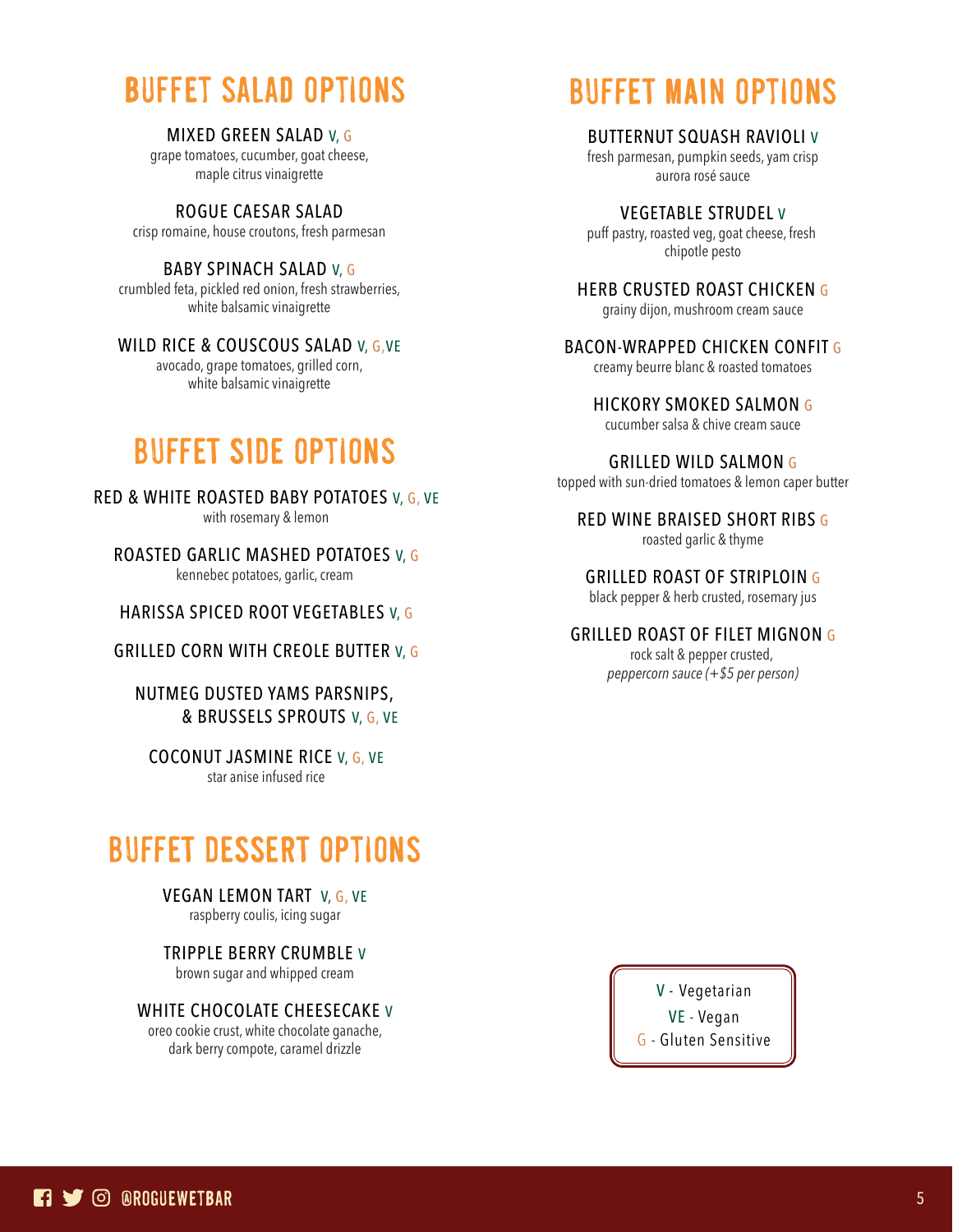# MINGLER MENU

Rogue mingler menus are the way to go if you'd like your guests to mingle about and get social with each other. As they converse, our friendly ROGUE staff will mingle through your crowd with delicious canapés for them to enjoy while sipping on libations. All of our menus are custom created to suit the needs of your guests.

### HOW TO CREATE YOUR MENU

STEP 1: Select your items from any of the three price tiers (\$2.50, \$3.25, \$3.75)

#### STEP 2:

Add the cost of the individual items together to get your menu price per person

#### STEP 3:

Multiply your menu price\* by your guest count (quantity of items  $=$  guest count)

*\*menu price is subject to 5% GST & 18% gratuity*

Passed menus start at \$20.00 per person for a minimum order of 25 guests. The quantity is based on your guest count, but you can always double up on an item if you prefer. Download our menu calculator to help customize your menu.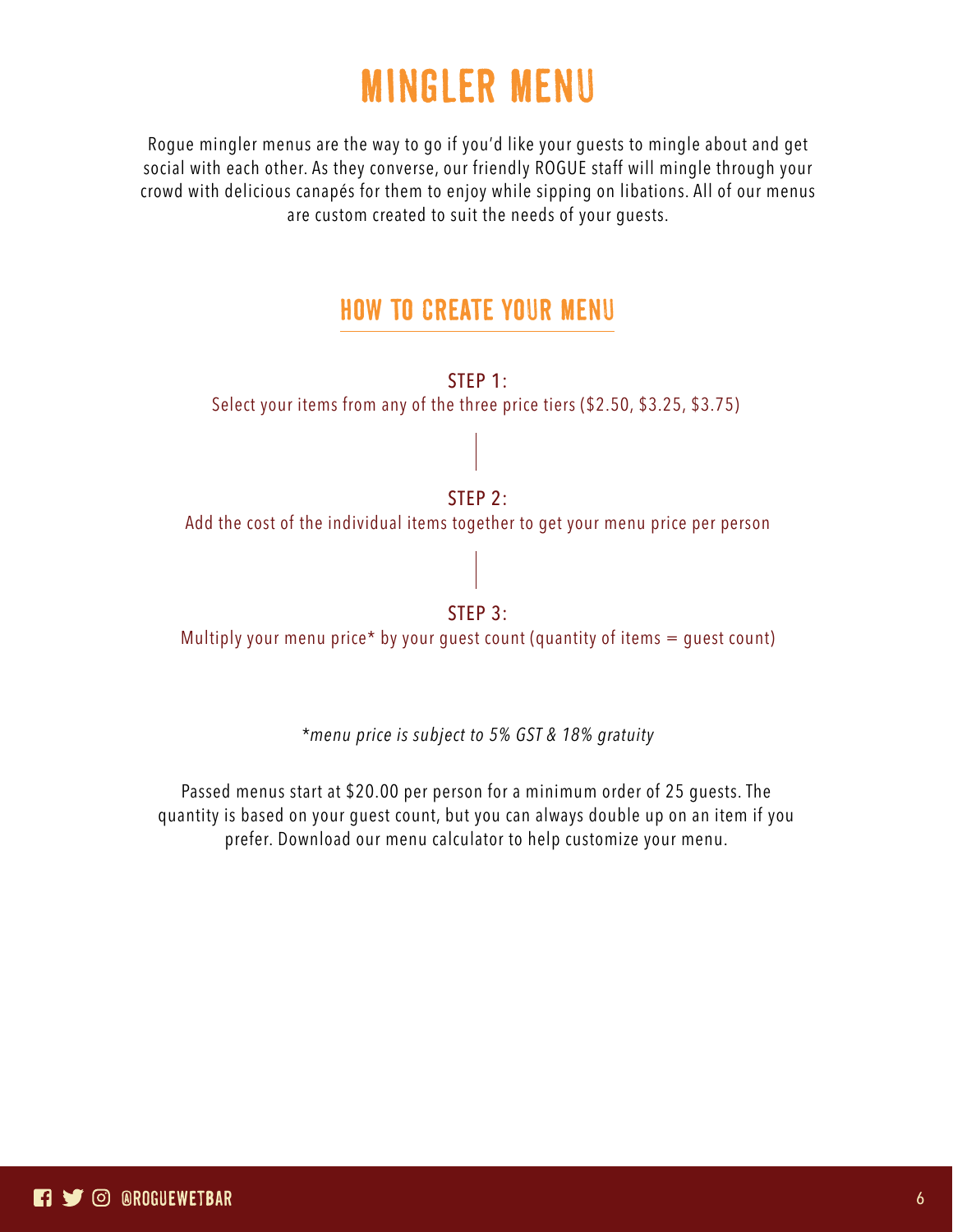

### TIER 1

#### GIARDINO FLATBREAD V

served with mediterranean vegetables & mozzarella

#### SPICY POTATO DUMPLING V

served with green onions & sweet chili sauce

#### DYNAMITE ROLL

#### DEEP FRIED PICKLE V

served with mango fire aioli

#### PARMESAN RISOTTO BALL V

#### ROASTED PEAR & GORGONZOLA ON CROSTINI V

served with pickled red onion & honey drizzle

#### TOMATO BOCCONCINI SKEWERS V,G

served with basil pesto

#### MINI APPLE FRITTER WITH CARAMEL DRIZZLE V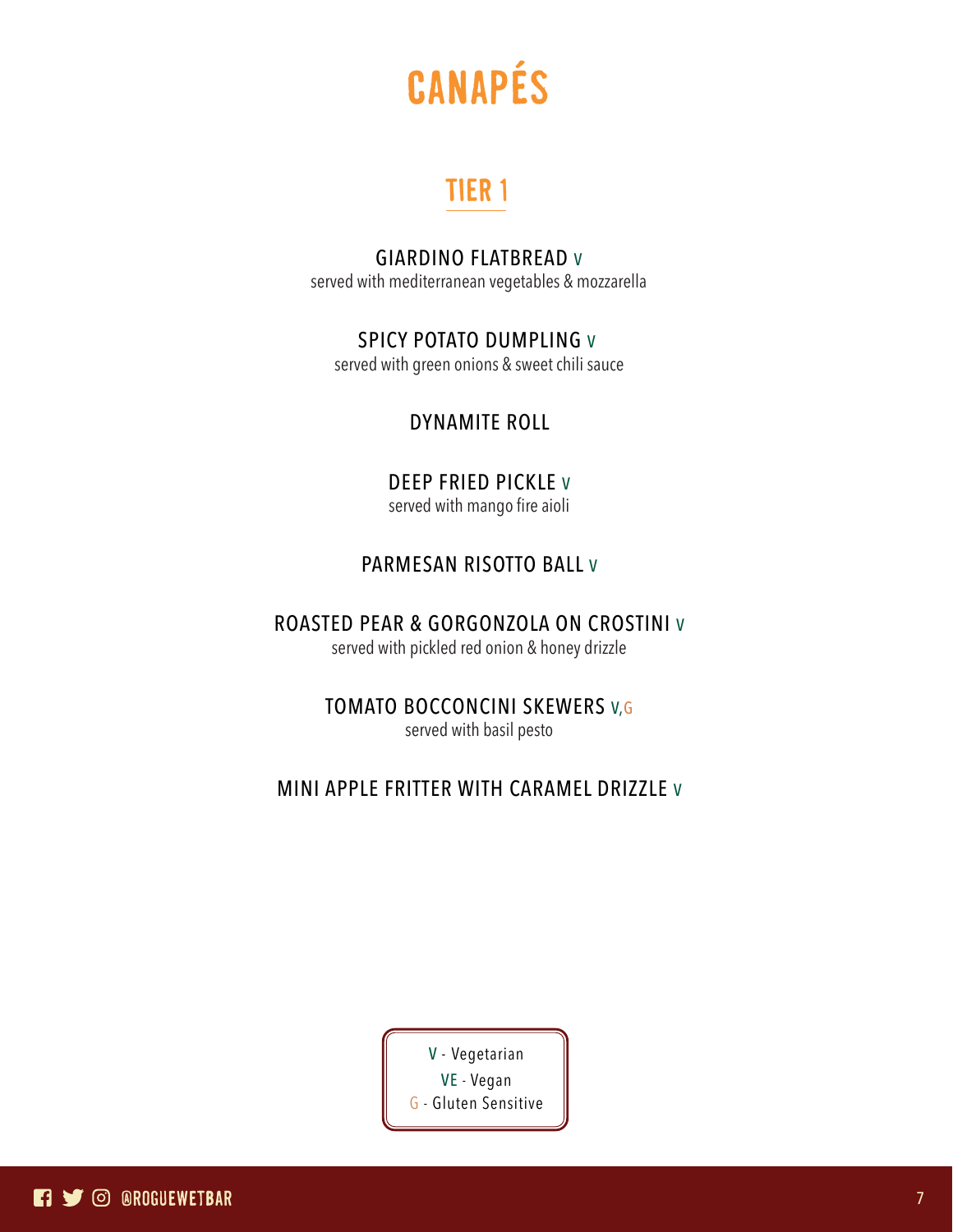

### TIER 2

ITALIAN SAUSAGE & CARAMELIZED FENNEL FLATBREAD served with blue cheese drizzle

#### SEASONAL CEVICHE IN WONTON SPOON G

SPICY TUNA ROLL G

#### BACON WRAPPED JALAPEÑO POPPER G

AGED CHEDDAR GRILLED CHEESE V served with cranberry relish

CURRIED TEMPURA CAULIFLOWER V served with harissa spiced mayo

CRISPY CHICKEN SLIDER

served with cheddar and rustic ranch

LAMB MEATBALL G

served with tzatziki

#### CHIMICHURRI MARINATED BEEF SKEWER G

ALMOND BROWNIE BITE V

#### CHOCOLATE DIPPED PROFITÉROLE V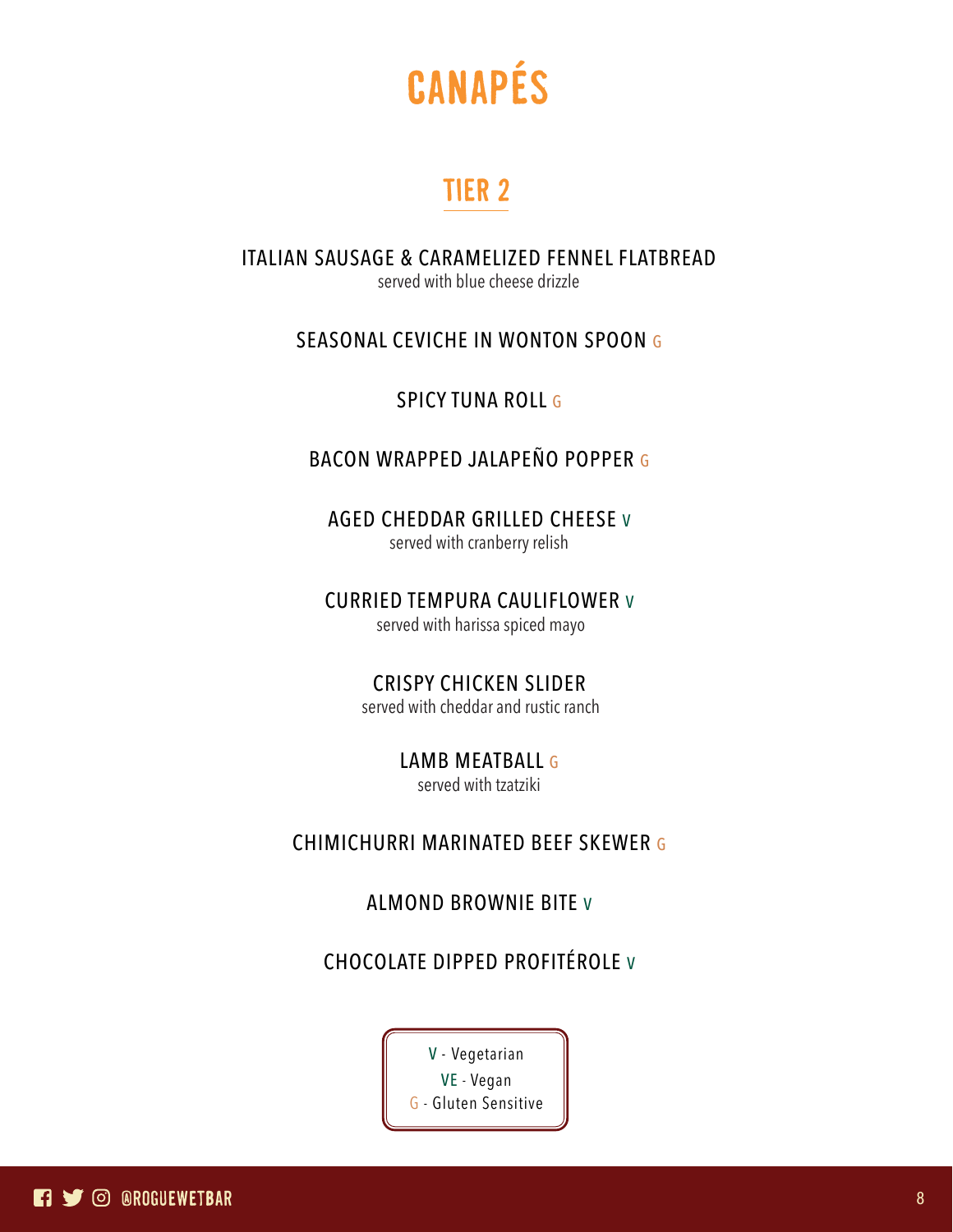# canapés

### TIER 3

VIETNAMESE VEGETABLE SALAD ROLL V,G,VE

served with cashew sesame dip

AHI TUNA TARTAR ON CROSTINI served with truffle aioli & sesame seeds

#### SEASONAL FRUIT KEBAB V, G, VE

CASHEW CRUSTED CHICKEN SATAY G served with sweet chili sauce

MINI SMASHED AVOCADO TOAST

served with marinated prawn, tobiko, & green onion

EGGPLANT & MOZZARELLA CROQUETTE V served with marinara sauce

> CREOLE PRAWN CROQUETTES served with chipotle aioli

WILD MUSHROOM PHYLLO PARCEL V

SMOKED SALMON ON CUCUMBER ROUND

served with horseradish mayo & capers

BEER BATTERED FISH SLIDER served with kimchi aioli & crisp slaw

SEARED AHI TUNA G served with pineapple salsa in wonton spoon

MINI CHEESEBURGER ON BRIOCHE BUN

served with garlic aioli

CANDIED PORK BELLY served with raspberry ginger slaw in wonton spoon

LOBSTER MAC & CHEESE BALL

served with truffle aioli

#### PROSCIUTTO WRAPPED PRAWN G

BEYOND MEAT SLIDER V served with romesco ketchup, crisp lettuce & pickle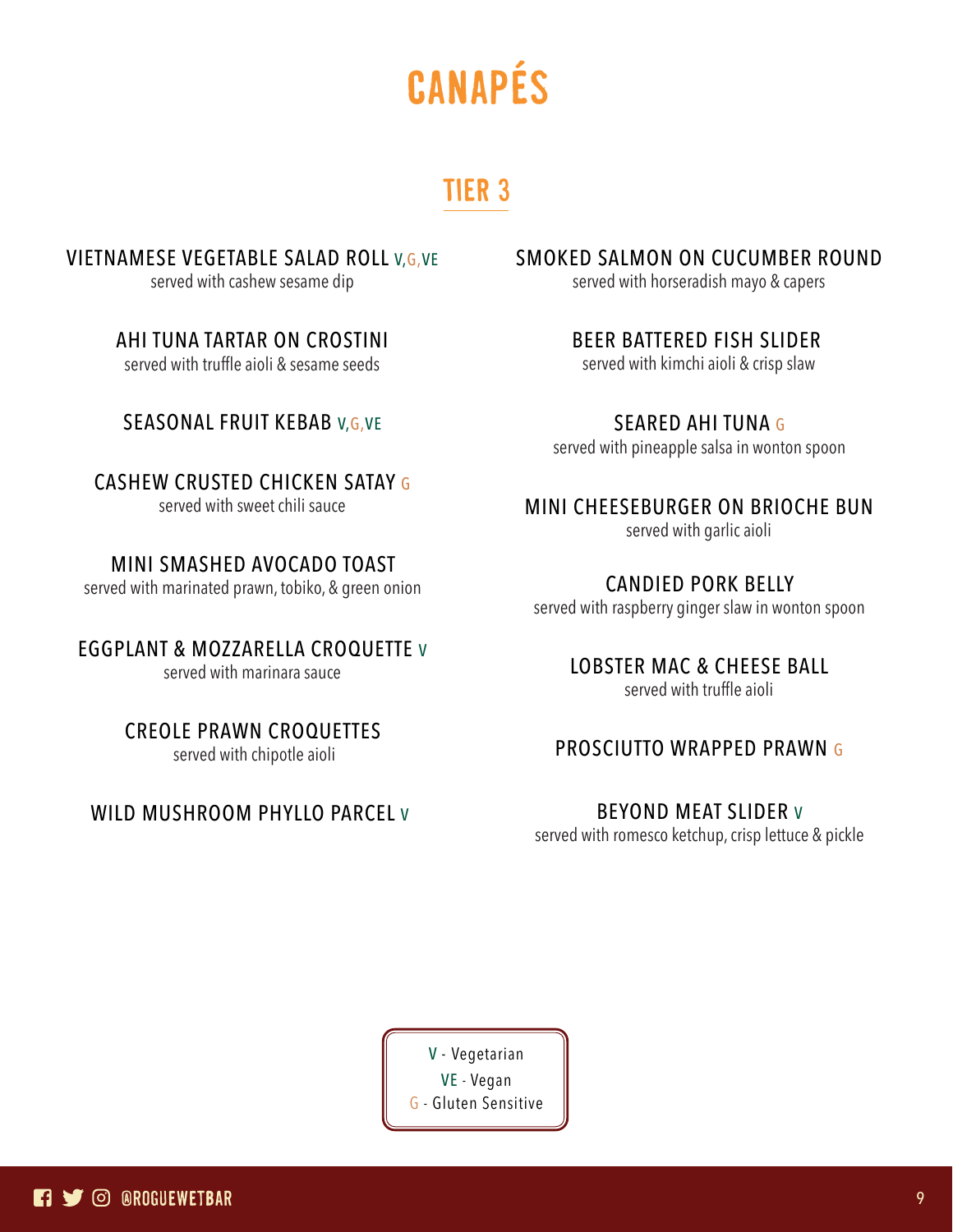# enhance your menu

Menu enhancements are an excellent way to welcome your guests to dinner, surprise your guests with a late night snack or add an element of interest to your cocktail reception. Our list includes both heartier stations as well as a wide variety of share platters.

### stations

#### TACO STATION (SELF-SERVE)

sliced steak, ancho mushrooms & grilled chicken breast with lettuce, tomato, cheese, green onion, salsa & sour cream

*\$16 per person*

#### BEEF CARVERY (LIVE CHEF)

herb & dijon roasted prime rib served with mashed potatoes, au jus, horseradish & seasonal vegetables

*\$16 per person*

#### BUILD-YOUR-OWN POUTINE (SELF-SERVE)

hand-cut kennebec fries, cheese curds, house gravy, crispy bacon bits, green onions, caramelized mushrooms, sour cream

*\$13.99 per person*

#### 40 person min

*Menu prices DO NOT include 5% GST and 18% gratuity. Menu is subject to change.*